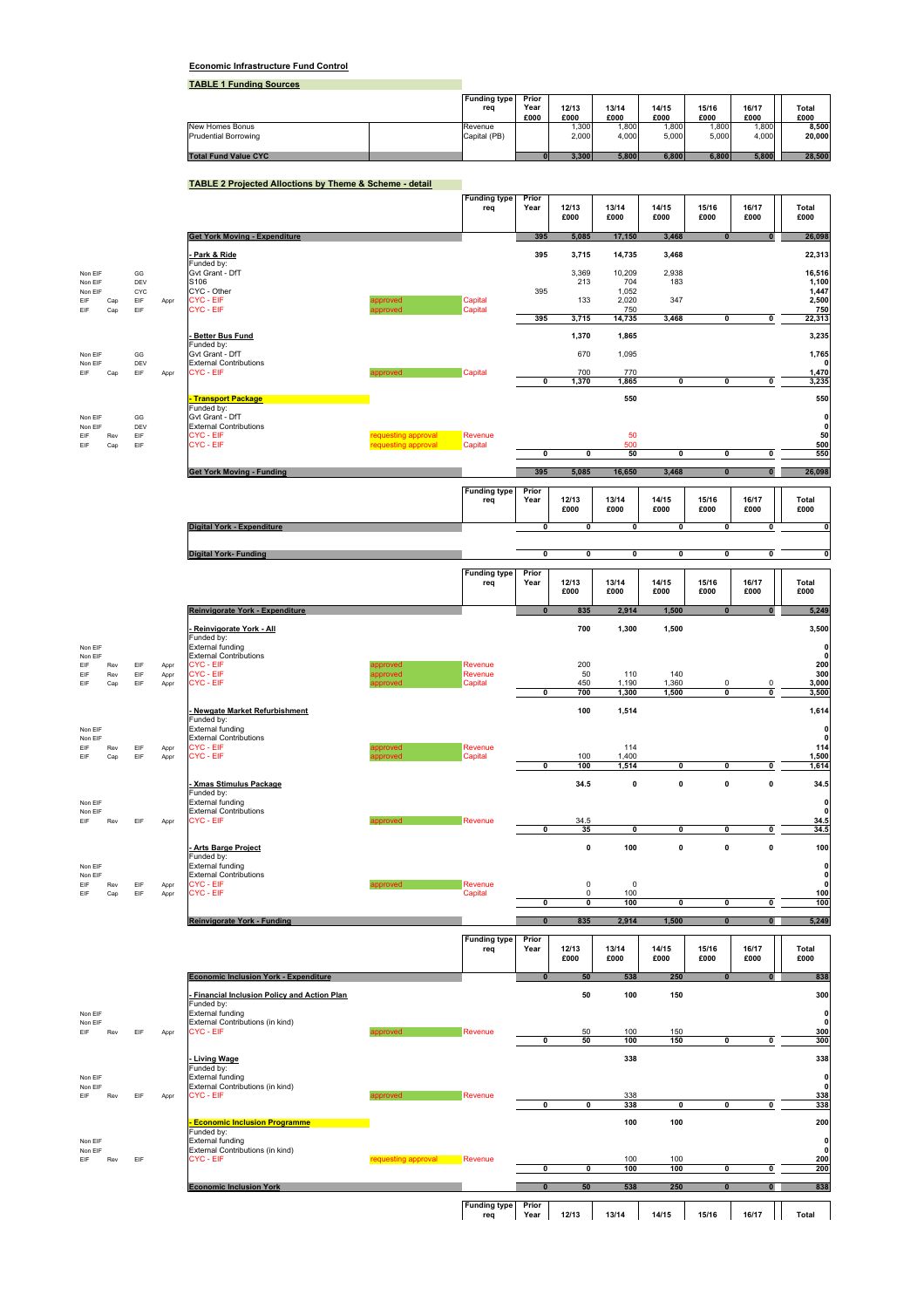|                    |            |                          |      |                                                                                      |                                                                            |                     |                                           | £000             | £000               | £000                     | £000                    | £000                     | £000                             |
|--------------------|------------|--------------------------|------|--------------------------------------------------------------------------------------|----------------------------------------------------------------------------|---------------------|-------------------------------------------|------------------|--------------------|--------------------------|-------------------------|--------------------------|----------------------------------|
|                    |            |                          |      | <b>Sustainable Economy York</b>                                                      |                                                                            |                     | $\bf{0}$                                  | 170              | 5,652              | 50                       | 50                      | 50                       | 5,972                            |
|                    |            |                          |      | <b>Targeting Growth in Key Sectors</b>                                               |                                                                            |                     |                                           | 40               | 40                 |                          |                         |                          | 80                               |
| Non EIF            |            |                          |      | Funded by:<br><b>External funding</b>                                                |                                                                            |                     |                                           |                  |                    |                          |                         |                          | 0                                |
| Non EIF<br>EIF     | Rev        | EIF                      | Appr | External Contributions (in kind)<br>CYC - EIF                                        |                                                                            | Revenue             |                                           | 40               | 40                 |                          |                         |                          | 0<br>80                          |
|                    |            |                          |      |                                                                                      |                                                                            |                     | 0                                         | 40               | 40                 | 0                        | 0                       | 0                        | 80                               |
|                    |            |                          |      | Digital and Media Arts Hub<br>Funded by:                                             |                                                                            |                     |                                           |                  | 3,400              |                          |                         |                          | 3,400                            |
| Non EIF<br>Non EIF |            | <b>NGG</b><br><b>NGG</b> |      | External funding<br>External Contributions (in kind)                                 |                                                                            |                     |                                           |                  | 1,000<br>1,000     |                          |                         |                          | 1,000<br>1,000                   |
| EIF                | Cap        | EIF                      |      | CYC - EIF                                                                            | approved in principle Capital                                              |                     |                                           |                  | 1,400              |                          |                         |                          | 1,400                            |
|                    |            |                          |      |                                                                                      |                                                                            |                     |                                           | 0                | 3,400              | 0                        | 0                       | 0                        | 3,400                            |
|                    |            |                          |      | Tour de France - Campaign<br>Funded by:                                              |                                                                            |                     |                                           | 25               | 525                |                          |                         |                          | 550                              |
| Non EIF<br>Non EIF |            |                          |      | External funding<br>External Contributions (in kind)                                 |                                                                            |                     |                                           |                  |                    |                          |                         |                          | 0<br>$\pmb{0}$                   |
| FIF<br>EIF         | Rev<br>Rev | FIF<br>EIF               | Appr | CYC - EIF<br>CYC-EIF                                                                 | ipproved<br>inroved                                                        | Revenue<br>Revenue  |                                           | 25               | 25<br>500          |                          |                         |                          | 50<br>500                        |
|                    |            |                          |      |                                                                                      |                                                                            |                     |                                           | 25               | 525                | 0                        | 0                       | $\pmb{0}$                | 550                              |
|                    |            |                          |      | <b>Growth Analysis</b><br>unded by:                                                  |                                                                            |                     |                                           | 30               | $\pmb{0}$          | $\pmb{0}$                | 0                       | $\pmb{0}$                | 30                               |
| Non EIF<br>Non EIF |            |                          |      | <b>External funding</b><br>External Contributions (in kind)                          |                                                                            |                     |                                           |                  |                    |                          |                         |                          | 0<br>0                           |
| EIF                | Rev        | EIF                      | Appr | CYC - EIF                                                                            |                                                                            | Revenue             |                                           | 30<br>30         | 0<br>0             | 0<br>0                   | 0<br>0                  | 0<br>0                   | 30<br>30                         |
|                    |            |                          |      | <b>Promoting York</b>                                                                |                                                                            |                     |                                           | 50               | 50                 | 50                       | 50                      | 50                       | 250                              |
| Non EIF            |            |                          |      | Funded by:<br>External funding                                                       |                                                                            |                     |                                           |                  |                    |                          |                         |                          | 0                                |
| Non EIF<br>EIF     | Rev        | EIF                      |      | External Contributions (in kind)<br>CYC - EIF                                        | annroved                                                                   | Revenue             |                                           | 50               | 50                 | 50                       | 50                      | 50                       | $\mathbf 0$<br>250               |
|                    |            |                          | Appr |                                                                                      |                                                                            |                     |                                           | 50               | 50                 | 50                       | 50                      | 50                       | 250                              |
|                    |            |                          |      | <b>MIPIM 2013</b>                                                                    |                                                                            |                     |                                           | 25               | $\pmb{0}$          | 0                        | 0                       |                          | 25                               |
| Non EIF            |            |                          |      | Funded by:<br>External funding                                                       |                                                                            |                     |                                           |                  |                    |                          |                         |                          | 0                                |
| Non EIF<br>EIF     | Rev        | EIF                      | Appr | External Contributions (in kind)<br>CYC - EIF                                        | ipproved                                                                   | Revenue             |                                           | 25               | 0                  | 0                        | 0                       | 0                        | 0<br>25                          |
|                    |            |                          |      |                                                                                      |                                                                            |                     |                                           | 25               | 0                  | 0                        | 0                       | $\pmb{0}$                | 25                               |
|                    |            |                          |      | <b>LCR Revolving Investment Fund</b><br>Funded by:                                   |                                                                            |                     |                                           |                  | 1,637              |                          |                         |                          | 1,637                            |
| Non EIF<br>Non EIF |            |                          |      | External funding<br>External Contributions (in kind)                                 |                                                                            |                     |                                           |                  |                    |                          |                         |                          | 0<br>$\mathbf{0}$                |
| EIF                | Rev        | EIF                      |      | CYC - EIF                                                                            | requesting approval                                                        | Revenue             |                                           | 0                | 1,637<br>1,637     | 0<br>$\pmb{0}$           | 0<br>0                  | 0<br>$\pmb{0}$           | 1,637<br>1,637                   |
|                    |            |                          |      | <b>Sustainable Economy York - Funding</b>                                            |                                                                            |                     |                                           | 170              | 5,652              | 50                       | ${\bf 50}$              | 50                       | 5,972                            |
|                    |            |                          |      |                                                                                      |                                                                            | <b>Funding type</b> | Prior                                     |                  |                    |                          |                         |                          |                                  |
|                    |            |                          |      |                                                                                      |                                                                            | req                 | Year                                      | 12/13<br>£000    | 13/14<br>£000      | 14/15<br>£000            | 15/16<br>£000           | 16/17<br>£000            | Total<br>£000                    |
|                    |            |                          |      |                                                                                      |                                                                            |                     |                                           |                  |                    |                          |                         |                          |                                  |
|                    |            |                          |      | <b>Core Costs - Expenditure</b>                                                      |                                                                            |                     |                                           | 86               | 86                 | 86                       | 86                      | 86                       | 430                              |
|                    |            |                          |      |                                                                                      |                                                                            |                     |                                           |                  |                    |                          |                         |                          |                                  |
|                    |            |                          |      | Officer delivery team<br>unded by:                                                   |                                                                            |                     |                                           | 86               | 86                 | 86                       | 86                      | 86                       | 430                              |
| EIF                | Rev        | EIF                      | Appr | CYC - EIF                                                                            |                                                                            | Revenue             | $\pmb{0}$                                 | 86<br>86         | 86<br>86           | 86<br>86                 | 86<br>86                | 86<br>86                 | 430<br>430                       |
|                    |            |                          |      | <b>Core Cost/Prject Team</b>                                                         |                                                                            |                     | $\mathbf{0}$                              | 86               | 86                 | 86                       | 86                      | 86                       | 430                              |
|                    |            |                          |      |                                                                                      |                                                                            |                     | Prior                                     |                  |                    |                          |                         |                          |                                  |
|                    |            |                          |      |                                                                                      |                                                                            |                     | Year                                      | 12/13<br>£000    | 13/14<br>£000      | 14/15<br>£000            | 15/16<br>£000           | 16/17<br>£000            | Total<br>£000                    |
|                    |            |                          |      | TABLE 3 - TOTAL EIF Fund Value + Non EIF funding                                     |                                                                            |                     |                                           |                  |                    |                          |                         |                          |                                  |
|                    |            | 비                        |      | Direct EIF                                                                           |                                                                            |                     | 0                                         | 3,300            | 5,800              | 6,800                    | 6,800                   | 5,800                    | 28,500                           |
|                    |            | Non EIF                  |      | Non EIF                                                                              |                                                                            |                     | 395<br>395                                | 4,252<br>7,552   | 15,060<br>20,860   | 3,121<br>9,921           | 0<br>6,800              | $\mathsf 0$<br>5,800     | 22,828<br>51,328                 |
|                    |            |                          |      | Funded by:                                                                           |                                                                            |                     |                                           |                  |                    |                          |                         |                          |                                  |
|                    |            | GG<br>DEV                |      | Government Grant<br>S106                                                             |                                                                            |                     | $\mathbf 0$<br>$\mathsf 0$                | 4,039<br>213     | 11,304<br>704      | 2,938<br>183             | 0<br>$\mathbf 0$        | $\pmb{0}$<br>$\pmb{0}$   | 18,281<br>1,100                  |
|                    |            | <b>NGG</b><br>CYC        |      | Other External Funding<br>CYC - Other                                                |                                                                            |                     | 395                                       | 0<br>$\mathsf 0$ | 2,000<br>1,052     | $\mathsf 0$<br>$\pmb{0}$ | 0<br>0                  | $\mathsf 0$<br>$\pmb{0}$ | 2,000<br>1,447                   |
|                    |            |                          |      |                                                                                      |                                                                            |                     | 395                                       | 4,252            | 15,060             | 3,121                    | 0                       | O                        | 22,828                           |
|                    |            | Rev<br>Cap               |      | <b>CYC - EIF Revenue</b><br><b>CYC - EIF Capital</b>                                 | All (approved and to be considered)<br>All (approved and to be considered) |                     | $\mathsf 0$<br>$\overline{0}$             | 591<br>1,383     | 3,150<br>8,130     | 526<br>1,707             | 136<br>$\overline{0}$   | 136<br>$\overline{0}$    | 4,539<br>11,220                  |
|                    |            |                          |      |                                                                                      |                                                                            |                     | $\mathbf 0$                               | 1,974            | 11,280             | 2,233                    | 136                     | 136                      | 15,759                           |
|                    |            |                          |      | CYC - EIF to be allocated                                                            |                                                                            |                     | $\pmb{0}$                                 | 1,327            | 0                  | 4,567                    | 6,664                   | 5,664                    | 12,742                           |
|                    |            |                          |      | <b>TABLE 4 - Summary EIF - Approvals/Recommendations</b>                             |                                                                            |                     |                                           |                  |                    |                          |                         |                          |                                  |
|                    |            |                          |      | <b>Total Available</b>                                                               |                                                                            |                     | $\pmb{0}$                                 | 3,300            | 5,800              | 6,800                    | 6,800                   | 5,800                    | 28,500                           |
|                    |            |                          |      | <b>Total Allocations</b>                                                             |                                                                            |                     | $\pmb{0}$                                 | 1,973.5          | 11,280             | 2,233                    | 136                     | 136                      |                                  |
|                    |            |                          | Appr | Allocations Approved<br>Allcoations Pending                                          |                                                                            |                     | 0<br>$\mathsf 0$                          | 1,973.5<br>0.0   | 6,343<br>4,937     | 2,133<br>100             | 136<br>0                | 136<br>0                 | <b>15,759</b><br>10,722<br>5,037 |
|                    |            |                          |      | <b>Balance Remaining</b>                                                             |                                                                            |                     | $\mathbf 0$                               | 1,327            | $-5,480$           | 4,567                    | 6,664                   | 5,664                    | 12,742                           |
|                    |            |                          |      | TABLE 5 - EIF (CYC) Analysis Capital Revenue Split                                   |                                                                            |                     |                                           |                  |                    |                          |                         |                          |                                  |
|                    |            |                          |      | <b>Total Available</b>                                                               |                                                                            |                     | $\pmb{0}$                                 | 3,300            | 5,800              | 6,800                    | 6,800                   | 5,800                    | 28,500                           |
|                    |            |                          |      | <b>NHB Total</b>                                                                     |                                                                            |                     | $\mathsf 0$                               | 1,300            | 1,800              | 1,800                    | 1,800                   | 1,800                    | 8,500                            |
|                    |            |                          |      | NHB Revenue Spend<br>NHB Capital Spend                                               | Revenue<br>Capital                                                         |                     |                                           | 590.5<br>709.5   | 3,150              | 526<br>1,274             | 136<br>$\mathbf 0$      | 136<br>$\mathbf 0$       | 4,538.5<br>1,983.5               |
|                    |            |                          |      | <b>NHB Total Remaining</b>                                                           |                                                                            |                     | $\overline{0}$                            | $\mathsf 0$      | $-1,350$           | $\mathsf 0$              | 1,664                   | 1,664                    | 1,978.0                          |
|                    |            |                          |      | <b>Prudential Borrowing Total</b><br>Prudential Borrowing (CYC) - Capital Spend Only | Capital                                                                    |                     | $\pmb{0}$<br>$\mathsf 0$                  | 2,000<br>674     | 4,000<br>8,130     | 5,000<br>433             | 5,000<br>$\mathsf 0$    | 4,000<br>$\mathsf 0$     | 20,000                           |
|                    |            |                          |      | <b>Prudential Borrowing Remaining</b>                                                |                                                                            |                     | $\mathsf 0$                               | 1,327            | $-4,130$           | 4,567                    | 5,000                   | 4,000                    | 9,236.5<br>10,763.5              |
|                    |            |                          |      | TABLE 6 - Summaries by Theme Committed                                               |                                                                            |                     |                                           |                  |                    |                          |                         |                          |                                  |
|                    |            |                          |      | <b>Gross Cost</b>                                                                    |                                                                            |                     | Prior<br>Year                             | 12/13            | 13/14              | 14/15                    | 15/16                   | 16/17                    | Total                            |
|                    |            |                          |      | Get York Moving                                                                      |                                                                            |                     | 395                                       | £000<br>5,085    | £000<br>17,150     | £000<br>3,468            | £000<br>$\pmb{0}$       | £000<br>$\pmb{0}$        | £000<br>26,098                   |
|                    |            |                          |      | Digital York<br>Reinvigorate York                                                    |                                                                            |                     | 0<br>$\mathsf 0$                          | 0<br>834.5       | 0<br>2,914         | 0<br>1,500               | 0<br>$\overline{0}$     | 0<br>$\pmb{0}$           | 5,248.5                          |
|                    |            |                          |      | Economic Inclusion York<br>Sustainable Economy York<br>Core Costs                    |                                                                            |                     | $\mathsf 0$<br>$\mathsf 0$<br>$\mathsf 0$ | 50<br>170<br>86  | 538<br>5,652<br>86 | 250<br>50<br>86          | $\mathbf 0$<br>50<br>86 | $\mathsf 0$<br>50<br>86  | 838<br>5,972<br>430              |